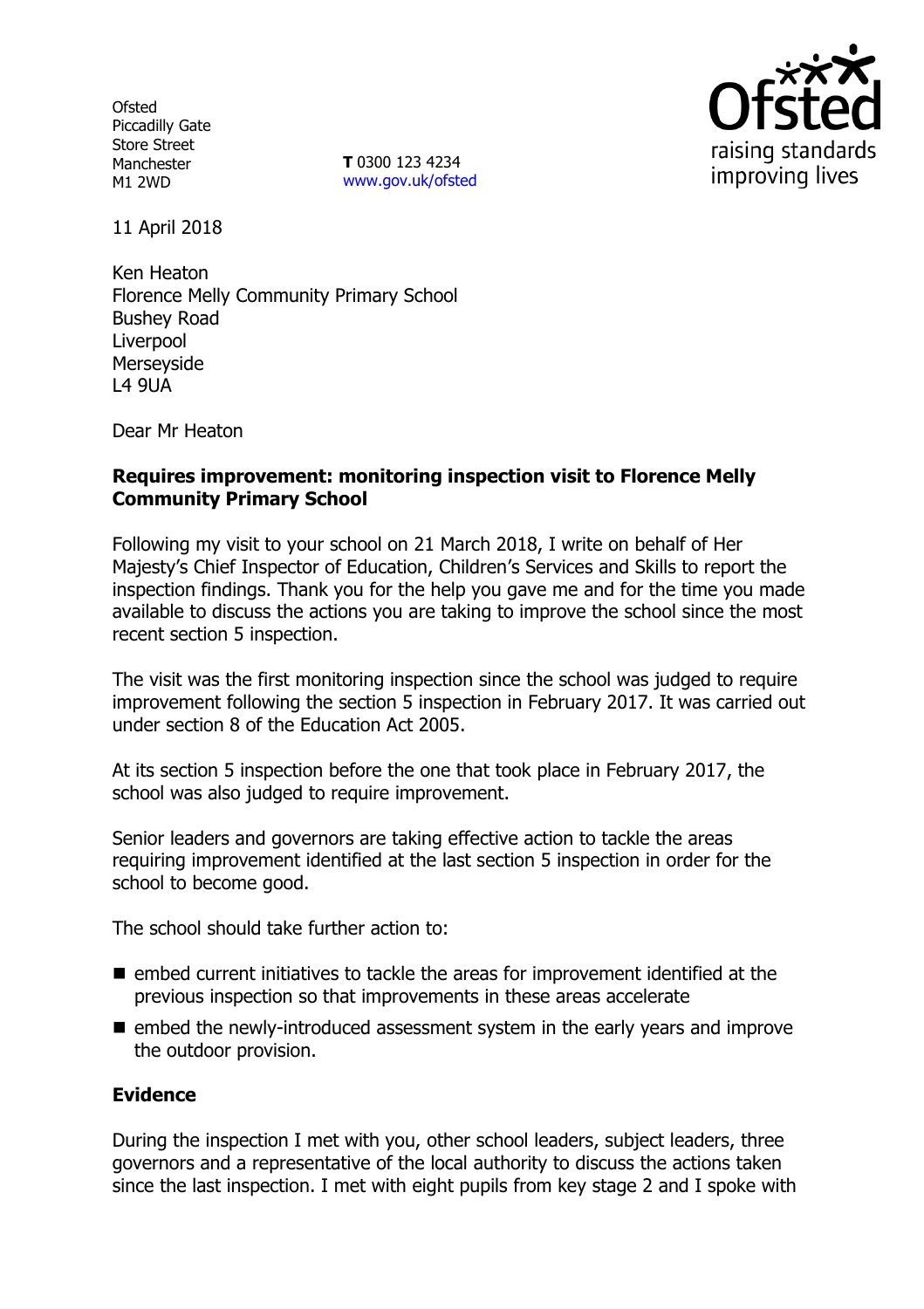

others during breaktimes. I also toured the school with you to observe teaching and learning. I scrutinised pupils' books and spoke with pupils about their work. The school improvement plan and self-evaluation document were evaluated. I looked at a range of documents relating to pupils' progress and attendance. I also considered the school's procedures for checking the suitability of staff to work at the school and records of these checks on the single central record. You made available the findings of the reviews of governance and minutes of governing body meetings. I met with parents before school and considered 35 responses to Parent View, Ofsted's online questionnaire.

# **Context**

Since the last inspection, you have appointed an assistant headteacher and an acting deputy headteacher. These appointments have strengthened leadership capacity. You have also appointed a lead practitioner for teaching and learning and a new business manager. One new governor has been appointed to increase the expertise of the governing body. Two teachers and two teaching assistants left the school last year and were replaced. You have changed staffing and appointed a new leader in key stage 1. You have increased staffing in Year 6 and in the early years.

# **Main findings**

The school has responded positively to the findings of the previous inspection. You have a clear vision for the school and have shown determination in developing the school further. The school's new motto, 'If you can dream it you can do it', and new values system of 'determination, resilience, empowerment, appreciation, motivation and safety' underpin the work of the school. You are well supported by your senior leadership team and governors. You have developed a strong sense of teamwork among staff. Staff support each other well and morale in the school is high.

You have worked with leaders and governors to develop a plan to address the weaknesses that were identified at the last inspection. The plans for improvement contain clear criteria for measuring impact along with appropriate timescales. As a result, senior leaders and governors are able to check the impact of the school's work. You understand that the pace of improvement now needs to accelerate.

You agreed that while strategies are not yet completely embedded, there are signs that they are having an impact. For example, in 2017, the proportion of pupils meeting the expected standard in the national phonics screening check improved substantially compared to 2016 and is closer to the national average. Attainment and progress in mathematics at the end of key stage 2 was much improved in 2017. The unvalidated overall progress score for mathematics at the end key stage 2 was high in 2017. The proportion of pupils achieving the expected standard in reading and writing at the end key stage 2 matched the national average in 2017. The unvalidated overall score for reading and writing at the end of key stage 2 in 2017 was broadly average. In reading, writing and mathematics the proportion of pupils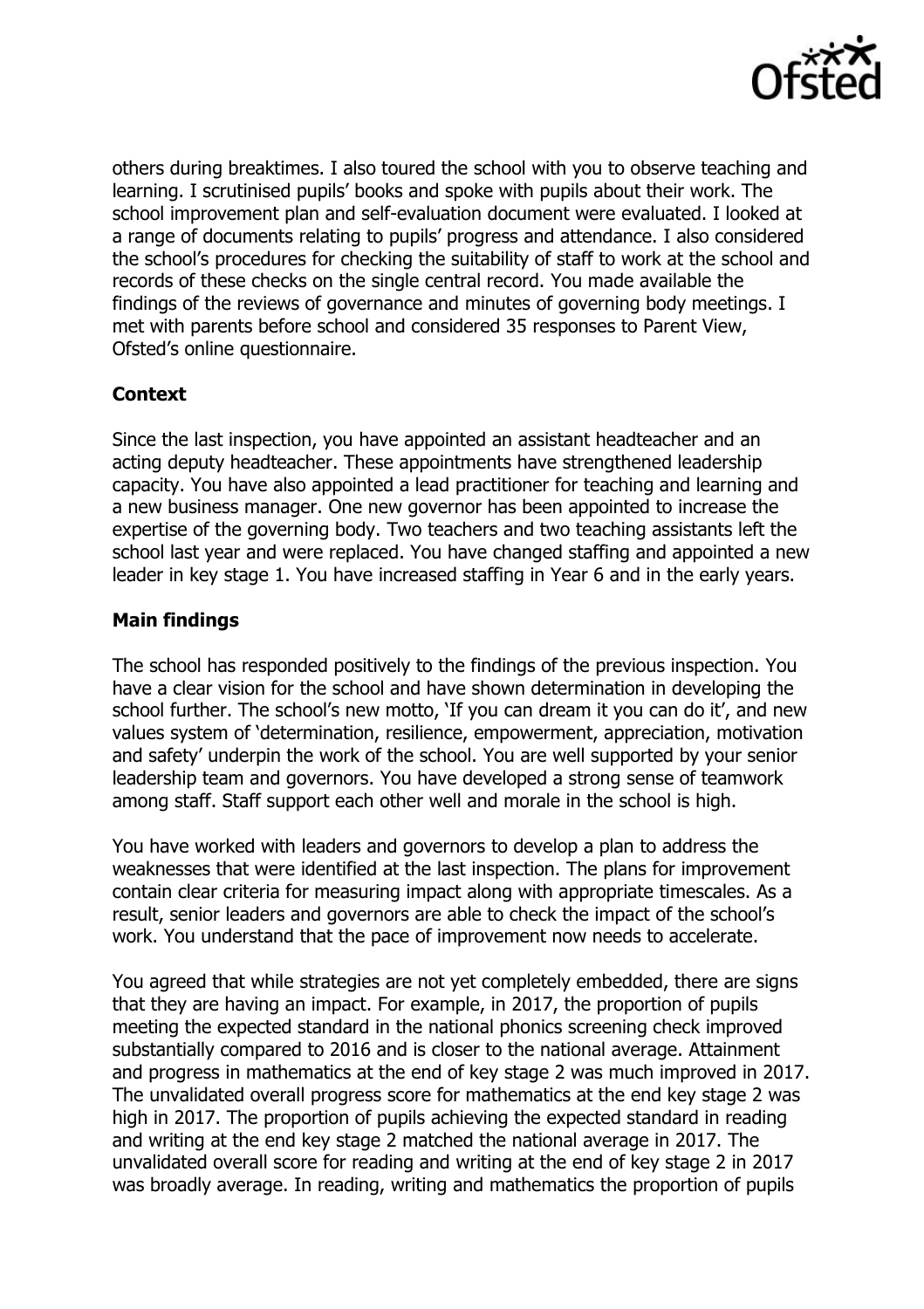

reaching greater depth at key stage 1 in 2017 was lower than that seen nationally but is improving. However, the proportion of pupils who attained the expected standard in reading, writing and mathematics at the end of key stage 1 dipped compared to the previous year. You have responded to this by appointing a new lead for key stage 1 and changed staff to strengthen teaching. Current assessment data shows that more pupils are on track to achieve expected standards in reading, writing and mathematics by the end of key stage 1.

The acting deputy headteacher has improved the assessment system across subjects to track the progress of all groups of pupils more effectively. Pupils' assessments are checked with staff from other schools to ensure accuracy. You have recently formed an 'achievement team' of senior and middle leaders to drive forward school improvement. Pupils' progress is now monitored more carefully at half-termly meetings. The assistant headteacher closely tracks the progress of disadvantaged pupils and ensures that interventions are put in place. However, you acknowledge that the progress of disadvantaged pupils is variable across the school. You have introduced a weekly 'intervention provision plan' which helps to address gaps in learning for all pupils.

You and your governors recognise that providing consistently high-quality teaching to maximise the achievement of all pupils is a continuing priority for the school. The assistant headteacher together with an outside consultant is developing the skills of subject leaders well in checking the quality of teaching and learning in their areas. Subject leaders report that they are now more confident in their roles and are held accountable for their actions. The lead practitioner is working alongside other teachers, providing good support and challenge, in order to improve the quality of teaching and learning across the school.

Most teachers plan effectively for the wide range of pupils' abilities. Pupils are responding well to the higher expectations that teachers now have of them. Inspection evidence shows that most pupils are being challenged to work at greater depth. However, you acknowledge that the most able pupils need to be challenged more. Pupils are given more opportunities to write at length in a range of subjects including science, history and geography. However, leaders acknowledge that there is further work to do here. Pupils work is neat and well presented.

You recognise that the provision within the early years is not good enough. The proportion of children reaching a good level of development improved in 2017 but remained below the national average. Staff are starting to bring about effective changes following advice and support from a local authority adviser and staff from a local teaching school alliance. Children are given more opportunities to practise their skills of speech, language and communication through a range of experiences. Children have a wider range of activities which develop their resilience. However, you are aware that the newly introduced assessment system to track progress needs to be embedded and that the outdoor learning area is not well developed.